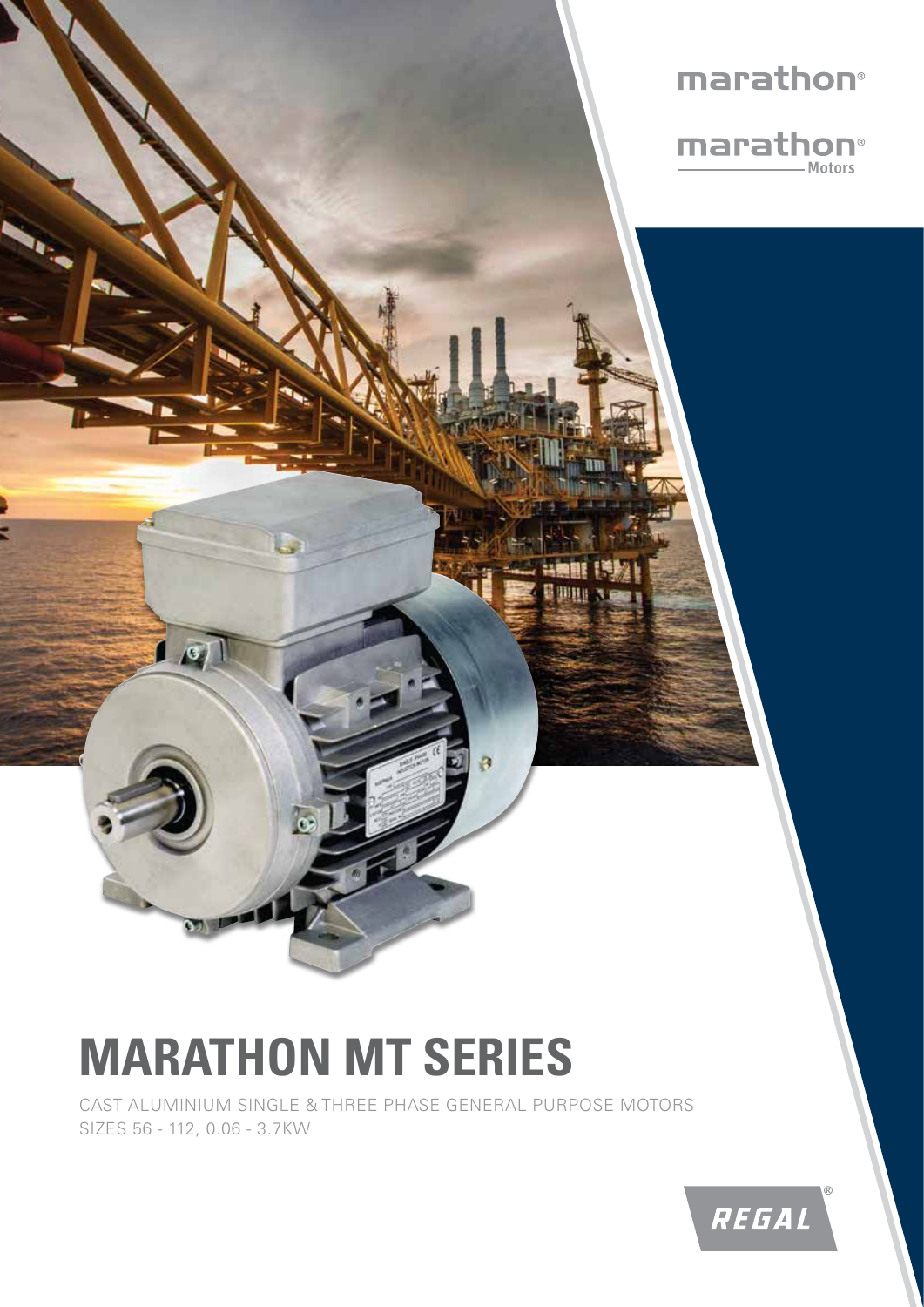## **MT CAST ALUMINIUM GENERAL PURPOSE MOTORS SIZES 56 TO 112, 0.06 TO 3.7 KW, SINGLE & THREE PHASE**

| <b>DIMENSIONAL DRAWINGS</b>         | $6 - 7$ |
|-------------------------------------|---------|
| <b>PERFORMANCE DATA</b>             | $4 - 6$ |
| Product code specification          | 3       |
| <b>Operating Parameters</b>         | 3       |
| <b>Standards and Specifications</b> | 3       |
| <b>INTRODUCTION</b>                 | 3       |

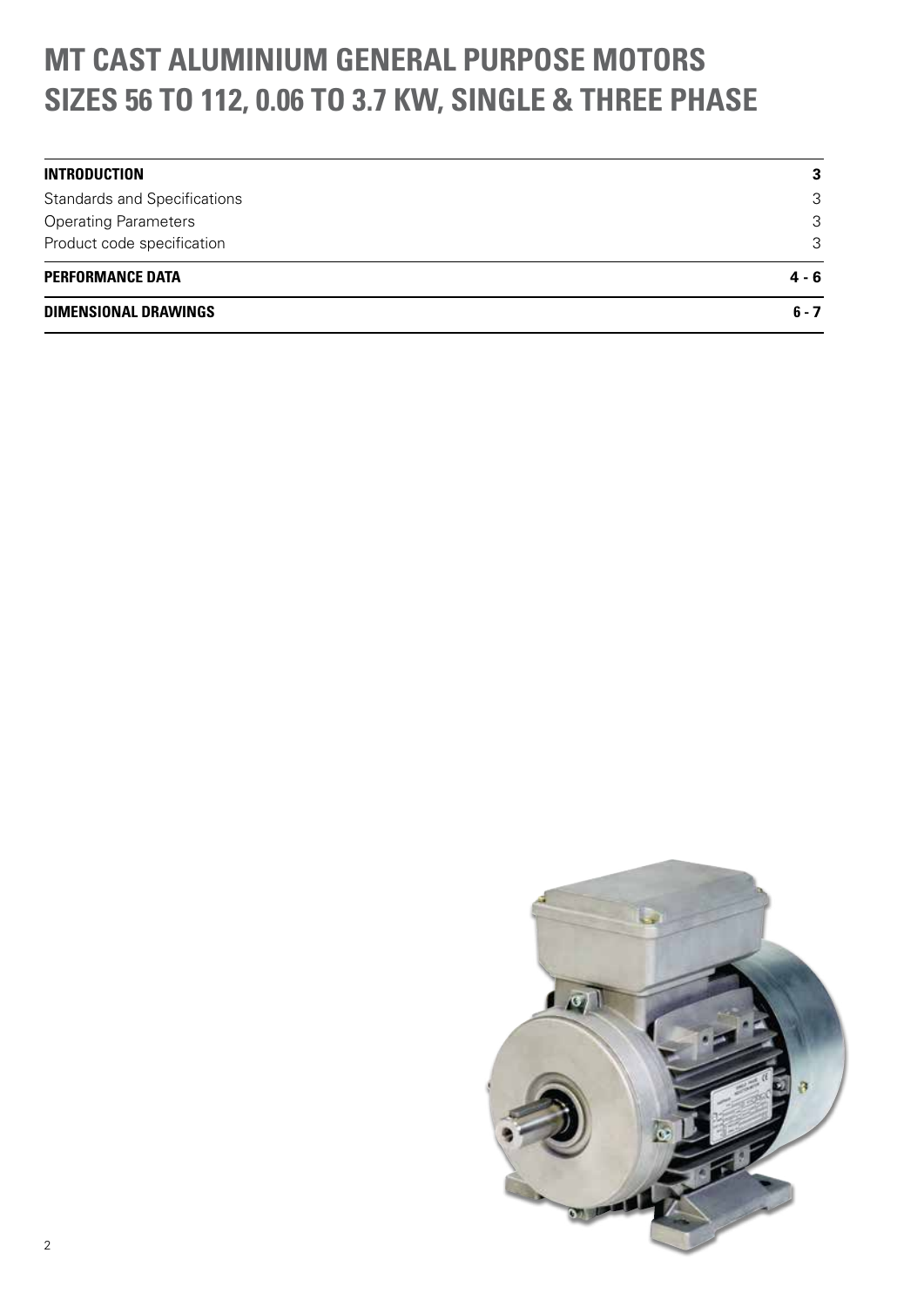## **INTRODUCTION**

Regal Australia's MT series are an ideal general purpose motor range in permanent split capacitor (MTS), cap start-cap run (MTC), three phase (MTT), and three phase brake (MTTB/MTTBHR) configurations.

#### **Motor design**

The motors are low weight cast aluminium and boast options which are unequalled by any other range of small frame electric motor on the market today.

#### **Multi-mount feature**

The standard MT motor is supplied with the terminal box top mounted, and has detachable feet. The unique multi-mount design allows the motor feet to be removed and the motor mounted from any of the eight mounting pads. This feature means that for axial flow fans there is no need for a motor mount in the fan case, which enables quicker assembly times, lower cost, and less restrictions to air flow. Alternatively, the MTS & MTT series both allow the feet to be relocated to either side, for a wall mounted motor or side mounted terminal box.

### **STANDARDS AND SPECIFICATIONS**

The main dimensions and rated outputs of the MT series generally conform to Australian Standard AS/ NZS1359 (CENELEC kW-frame size allocation table) and International Standards IEC 60034 and IEC 60072.

### **OPERATING PARAMETERS**

Standard MT series motors are designed with the following parameters:

- Continuous duty (S1)
- Single phase: 220-240 Volt 50Hz power supply Three phase: 380-415 Volt 50Hz power supply
- Ambient temperatures up to 40°C
- **Installation at altitudes up to 1000 metres**

Performance data is based on these parameters and may need adjustment for different conditions.

### **F class insulation, B class temperature rise**

MT motors have F class insulation and B class temperature rise, ensuring cool running of the motor.

### **Degree of protection**

Level of enclosure protection for the MT series is IP55 (increased IP ratings available). Shafts are fitted with an oil seal as standard.

### **Air movement application**

Low weight design and the standard drilled and tapped hole in the shaft makes the MT series ideally suited for all air movement applications.

### **Brake motors**

MTTB brake motors are fail to safe design, as the brake will engage when power is interrupted. They are fitted with a Lenze DC brake and half wave rectifier mounted in the terminal box enabling direct connection of the brake to the AC supply, and come standard with a manual hand release. They are available in all mounting arrangements.

#### **Gearbox fitment**

The MT series small frame and unpainted design makes it ideal for fitting to smaller aluminium gearboxes.

#### **Finish**

Standard surface finish is unpainted clean sandblasted aluminium. Paint coatings in any colour are available on request.

#### **Bearings**

Bearings fitted are deep groove ball type and are the same size both ends.

### **Top mounted terminal box**

The standard position of the terminal box is on top of the motor, allowing for ease of connection to supply. The terminal box is separate from the body of the motor allowing it to be rotated for additional convenience when connecting to supply.

### **PRODUCT CODE SPECIFICATION**

When placing an order the motor product code should be specified. The product code of the motor is composed in accordance with the following example:

|  |  |  |  |  | M 2 4 00150 3 MTS 1 |         |
|--|--|--|--|--|---------------------|---------|
|  |  |  |  |  | $10 - 12$           | 13 - 15 |

Series

**Position 1 M** = metric frame size

#### **Position 2**

- Phase
- $2 = PSC$  or Cap start-cap run
- **3** = Three phase

#### **Position 3**

- Number of poles  $2 = 2$  poles  $4 = 4$  poles
- 

#### **Positions 4 to 8**

Rated power output (kW x 100)

#### **Position 9**

Mounting arrangements **1** =  $\sqrt{1}$  **3** = B3

- **4** = B3/B5 **5** = B5
- **6** = B3/B14A **7** = B14A
- $\theta = B0$  multi-mount

#### **MTS** = MT PSC series **MTC** = MT CS/CR series

**Positions 10 to 12**

**MTT** = Three phase

### **Positions 13 to 15**

#### Variation suffix

- **Blank** = no thermal overload
- **1** = in winding auto reset thermal overload
	- **2** = manual reset current overload
	- **3** = auto reset current overload
	- $B =$ Three phase brake motor
	- **BHR** = Three phase brake motor with hand release (standard)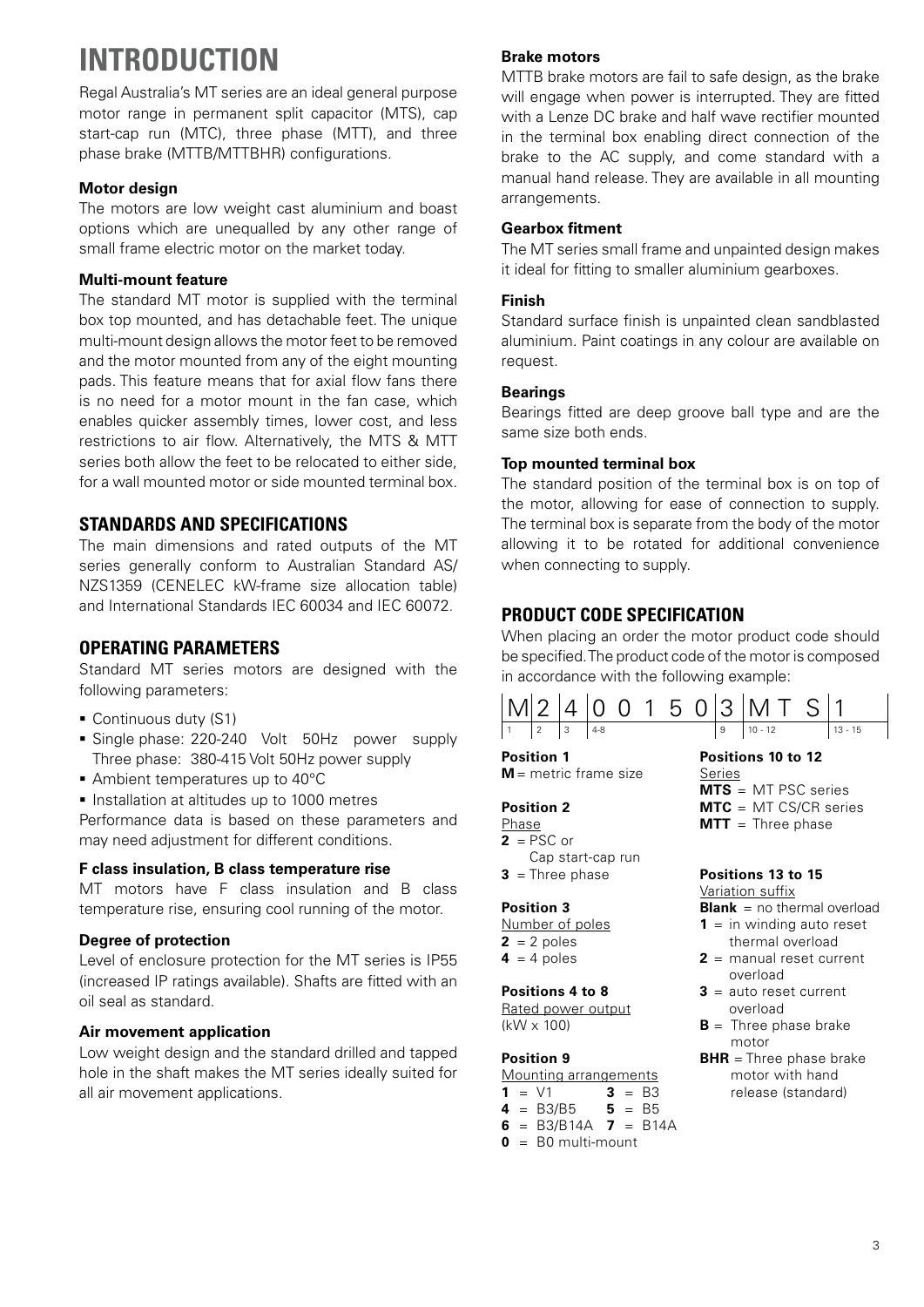## **PERFORMANCE DATA**

### **MTS SERIES, SINGLE PHASE PSC CONNECTION, 220-240V 50HZ IP55, F CLASS INSULATION , B CLASS TEMPERATURE RISE**

|                        |                |                                | 230V<br>50Hz               |                 |                                                  |                                  |                                   |                                | <b>220V</b><br>50Hz               | 240V<br>50Hz                                     |                                |                        |                            |
|------------------------|----------------|--------------------------------|----------------------------|-----------------|--------------------------------------------------|----------------------------------|-----------------------------------|--------------------------------|-----------------------------------|--------------------------------------------------|--------------------------------|------------------------|----------------------------|
|                        |                |                                | Efficiency                 | Power<br>factor |                                                  | Current                          |                                   | Torque                         |                                   | Current                                          | Current                        | Weight<br>of foot      | Capacitor                  |
| kW                     | Motor<br>frame | Speed<br>$\lceil r/min \rceil$ | <b>Full</b><br>load<br>[%] | Full<br>load    | Full<br>load<br>$\mathsf{I}_{\mathsf{N}}$<br>[A] | Locked<br>rotor<br>$I_{L}/I_{N}$ | Full<br>load<br>$T_{N}$<br>[ Nm ] | Locked<br>rotor<br>$T_1/T_{N}$ | <b>Break</b><br>down<br>$T_B/T_N$ | Full<br>load<br>$\mathsf{I}_{\mathsf{N}}$<br>[A] | Full<br>load<br>$I_{N}$<br>[A] | mount<br>motor<br>[kg] | Run<br>Cap.<br>[ µF/volts] |
| $3000$ R/MIN = 2 POLES |                |                                |                            |                 |                                                  |                                  |                                   |                                |                                   |                                                  |                                |                        |                            |
| 0.09                   | 56A<br>$-9$    | 2760                           | 54                         | 0.92            | 0.79                                             | 3.8                              | 0.3                               | 0.65                           | 1.6                               | 0.83                                             | 0.76                           | 2.9                    | 4/450                      |
| 0.12                   | $-9$<br>56B    | 2770                           | 58                         | 0.92            | 0.98                                             | 4.1                              | 0.4                               | 0.65                           | 1.6                               | 1.00                                             | 0.94                           | 3.2                    | 6/450                      |
| 0.18                   | 63A<br>$-11$   | 2780                           | 62                         | 0.95            | 1.33                                             | 3.8                              | 0.6                               | 0.60                           | 1.7                               | 1.40                                             | 1.30                           | 4.0                    | 10/450                     |
| 0.25                   | 63B<br>$-11$   | 2780                           | 65                         | 0.95            | 1.76                                             | 4.0                              | 0.9                               | 0.60                           | 1.7                               | 1.80                                             | 1.70                           | 4.5                    | 12/450                     |
| 0.37                   | 71A - 14       | 2800                           | 67                         | 0.95            | 2.5                                              | 4.0                              | 1.3                               | 0.60                           | 1.7                               | 2.6                                              | 2.4                            | 5.1                    | 16/450                     |
| 0.55                   | 71B<br>$-14$   | 2810                           | 70                         | 0.98            | 3.5                                              | 4.3                              | 1.9                               | 0.55                           | 1.7                               | 3.6                                              | 3.3                            | 7.2                    | 24/450                     |
| 0.75                   | 80A - 19       | 2810                           | 72                         | 0.98            | 4.6                                              | 4.3                              | 2.5                               | 0.35                           | 1.7                               | 4.8                                              | 4.4                            | 9.6                    | 25/450                     |
| 1.1                    | 80B<br>$-19$   | 2820                           | 75                         | 0.98            | 6.5                                              | 4.3                              | 3.7                               | 0.33                           | 1.7                               | 6.8                                              | 6.2                            | 11.0                   | 35/450                     |
| 1.5                    | 90S<br>$-24$   | 2820                           | 76                         | 0.98            | 8.8                                              | 4.6                              | 5.1                               | 0.30                           | 1.8                               | 8.8                                              | 8.1                            | 14.0                   | 45/450                     |
| 2.2                    | 90L<br>$-24$   | 2820                           | 77                         | 0.98            | 12.7                                             | 4.7                              | 7.5                               | 0.30                           | 1.8                               | 13.3                                             | 12.2                           | 16.5                   | 60/450                     |
|                        |                |                                |                            |                 |                                                  | 1500 $R/MIN = 4$ POLES           |                                   |                                |                                   |                                                  |                                |                        |                            |
| 0.06                   | 56A<br>$-9$    | 1360                           | 48                         | 0.92            | 0.59                                             | 4.2                              | 0.4                               | 0.75                           | 1.6                               | 0.62                                             | 0.57                           | 3.5                    | 4/450                      |
| 0.09                   | 56B<br>$-9$    | 1370                           | 51                         | 0.92            | 0.83                                             | 3.6                              | 0.6                               | 0.75                           | 1.6                               | 0.87                                             | 0.80                           | 3.8                    | 6/450                      |
| 0.12                   | 63A<br>$-11$   | 1380                           | 55                         | 0.92            | 1.03                                             | 3.4                              | 0.8                               | 0.65                           | 1.6                               | 1.10                                             | 0.99                           | 4.0                    | 10/450                     |
| 0.18                   | 63B<br>$-11$   | 1390                           | 57                         | 0.92            | 1.49                                             | 3.7                              | 1.2                               | 0.65                           | 1.5                               | 1.60                                             | 1.40                           | 4.6                    | 10/450                     |
| 0.25                   | 71A - 14       | 1400                           | 61                         | 0.94            | 1.90                                             | 4.2                              | 1.7                               | 0.50                           | 1.5                               | 2.0                                              | 1.80                           | 5.7                    | 14/450                     |
| 0.37                   | 71B - 14       | 1400                           | 62                         | 0.94            | 2.8                                              | 3.6                              | 2.5                               | 0.50                           | 1.5                               | 2.6                                              | 2.4                            | 6.7                    | 16/450                     |
| 0.55                   | 80A -19        | 1400                           | 64                         | 0.95            | 3.9                                              | 3.8                              | 3.8                               | 0.35                           | 1.7                               | 4.1                                              | 3.8                            | 8.2                    | 20/450                     |
| 0.75                   | 80B<br>$-19$   | 1410                           | 68                         | 0.95            | 5.1                                              | 4.0                              | 5.1                               | 0.33                           | 1.7                               | 5.3                                              | 4.8                            | 9.0                    | 25/450                     |
| 1.1                    | 90S<br>$-24$   | 1410                           | 71                         | 0.98            | 6.9                                              | 4.4                              | 7.5                               | 0.33                           | 1.8                               | 7.2                                              | 6.6                            | 14.5                   | 40/450                     |
| 1.5                    | 90L<br>$-24$   | 1420                           | 73                         | 0.98            | 9.1                                              | 4.4                              | 10.1                              | 0.30                           | 1.8                               | 9.5                                              | 8.7                            | 16.2                   | 45/450                     |

This data is provided for guidance only, guaranteed only when confirmed by Regal Australia.

MTS motors up to 0.75kW are normally supplied as MTS1 series (fitted with in-winding auto reset thermal overload).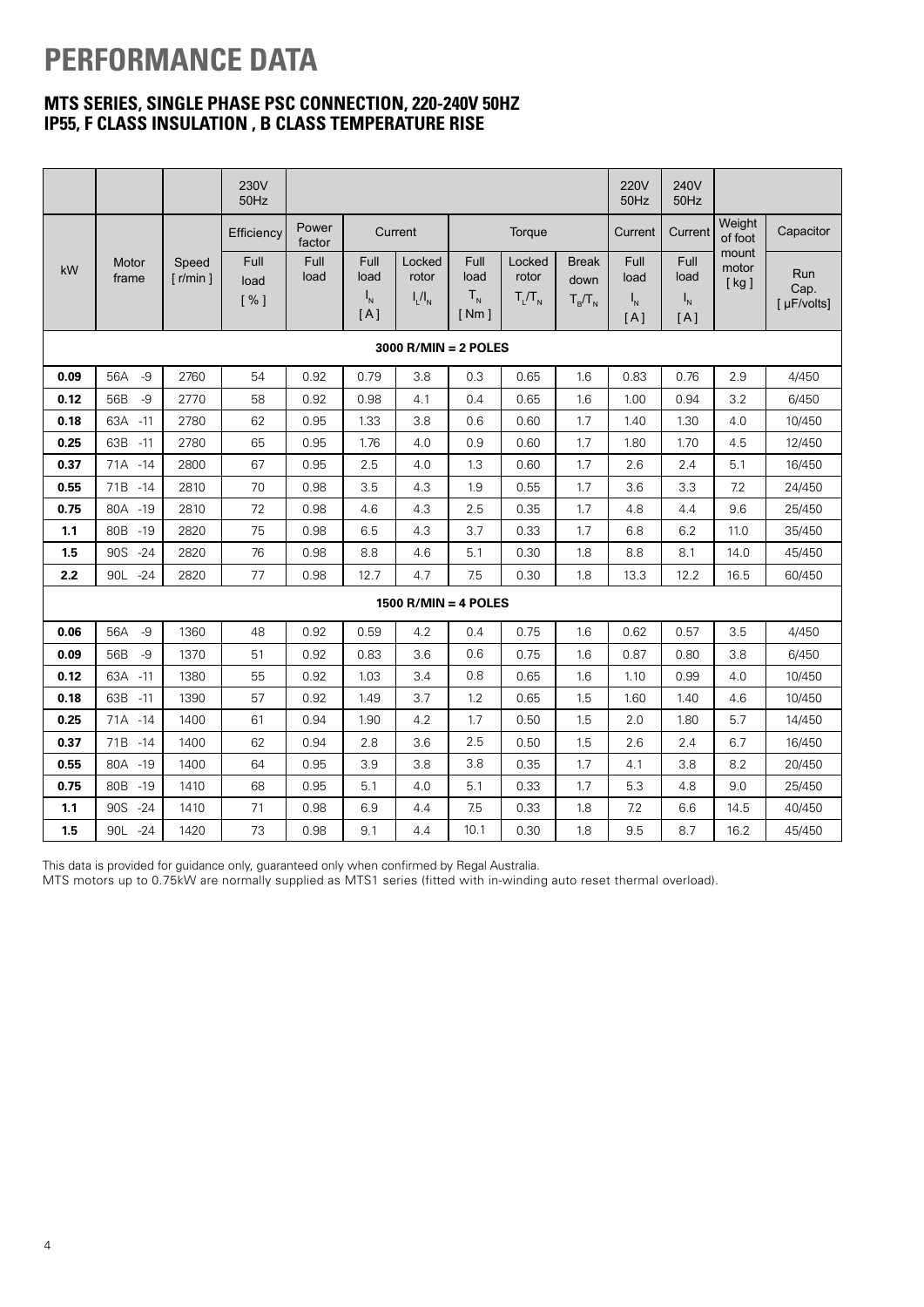## **PERFORMANCE DATA**

## **MTC SERIES, SINGLE PHASE CS/CR CONNECTION, 220-240V 50HZ IP55, F CLASS INSULATION, B CLASS TEMPERATURE RISE**

|                        |                 |       |                                | 230V<br>$50$ Hz     |                 |                                |                                  |                                               |                              |                                   | <b>220V</b><br>50Hz                              | 240V<br>50Hz                                         |                        |                                                  |                                  |
|------------------------|-----------------|-------|--------------------------------|---------------------|-----------------|--------------------------------|----------------------------------|-----------------------------------------------|------------------------------|-----------------------------------|--------------------------------------------------|------------------------------------------------------|------------------------|--------------------------------------------------|----------------------------------|
|                        |                 |       |                                | Efficiency          | Power<br>factor |                                | Current                          |                                               | Torque                       |                                   | Current                                          | Current                                              | Weight<br>of foot      |                                                  | Capacitor                        |
| kW                     | Motor<br>frame  |       | Speed<br>$\lceil r/min \rceil$ | Full<br>load<br>[%] | Full<br>load    | Full<br>load<br>$I_{N}$<br>[A] | Locked<br>rotor<br>$I_{L}/I_{N}$ | Full<br>load<br>$T_{N}$<br>$\lceil Nm \rceil$ | Locked<br>rotor<br>$T_1/T_N$ | <b>Break</b><br>down<br>$T_B/T_N$ | Full<br>load<br>$\mathsf{I}_{\mathsf{N}}$<br>[A] | Full<br>load<br>$I_{\scriptscriptstyle\rm N}$<br>[A] | mount<br>motor<br>[kg] | Run<br>Cap.<br>$\lceil \mu F / \rceil$<br>volts] | <b>Start</b><br>Cap.<br>[ µF/vol |
| $3000$ R/MIN = 2 POLES |                 |       |                                |                     |                 |                                |                                  |                                               |                              |                                   |                                                  |                                                      |                        |                                                  |                                  |
| 0.37                   | 71A             | $-14$ | 2780                           | 70                  | 0.95            | 2.4                            | 6.2                              | 1.3                                           | 2.5                          | 1.7                               | 2.5                                              | 2.3                                                  | 5.3                    | 12/450                                           | 75/250                           |
| 0.55                   | 71B             | $-14$ | 2790                           | 73                  | 0.95            | 3.5                            | 5.8                              | 1.9                                           | 2.5                          | 1.7                               | 3.6                                              | 3.3                                                  | 7.4                    | 16/450                                           | 100/250                          |
| 0.75                   | 80A             | $-19$ | 2800                           | 74                  | 0.97            | 4.5                            | 6.6                              | 2.6                                           | 2.5                          | 1.7                               | 4.7                                              | 4.4                                                  | 9.5                    | 20/450                                           | 100/250                          |
| 1.1                    | 80 <sub>B</sub> | $-19$ | 2810                           | 76                  | 0.97            | 6.5                            | 6.2                              | 3.7                                           | 2.5                          | 1.7                               | 6.7                                              | 6.2                                                  | 11.2                   | 30/450                                           | 150/250                          |
| 1.5                    | 90S             | $-24$ | 2810                           | 78                  | 0.97            | 8.6                            | 6.4                              | 5.1                                           | 2.5                          | 1.8                               | 9.0                                              | 8.3                                                  | 14.0                   | 40/450                                           | 200/300                          |
| 2.2                    | 90L             | $-24$ | 2810                           | 79                  | 0.97            | 12.5                           | 6.0                              | 7.5                                           | 2.2                          | 1.8                               | 13.1                                             | 12.0                                                 | 17.0                   | 50/450                                           | 250/300                          |
| 3                      | 100L            | $-28$ | 2830                           | 80                  | 0.98            | 16.6                           | 5.7                              | 10.1                                          | 2.2                          | 2.0                               | 17.4                                             | 15.9                                                 | 25                     | 60/450                                           | 350/300                          |
|                        |                 |       |                                |                     |                 |                                |                                  | $1500$ R/MIN = 4 POLES                        |                              |                                   |                                                  |                                                      |                        |                                                  |                                  |
| 0.18                   | 63A             | $-11$ | 1320                           | 55                  | 0.99            | 1.42                           | 4.7                              | 1.3                                           | 2.5                          | 1.5                               | 1.48                                             | 1.41                                                 | 4.9                    | 12/450                                           | 40/450                           |
| 0.25                   | 71A             | $-14$ | 1380                           | 61                  | 0.92            | 1.94                           | 5.2                              | 1.7                                           | 2.5                          | 1.6                               | 2.0                                              | 1.90                                                 | 5.9                    | 14/450                                           | 50/250                           |
| 0.37                   | 71B             | $-14$ | 1380                           | 63                  | 0.92            | 2.8                            | 5.4                              | 2.6                                           | 2.5                          | 1.5                               | 2.9                                              | 2.7                                                  | 6.9                    | 16/450                                           | 75/250                           |
| 0.55                   | 80A             | $-19$ | 1400                           | 67                  | 0.94            | 3.8                            | 5.3                              | 3.8                                           | 2.5                          | 1.7                               | 4.0                                              | 3.6                                                  | 9.6                    | 20/450                                           | 100/250                          |
| 0.75                   | 80 <sub>B</sub> | $-19$ | 1410                           | 73                  | 0.94            | 4.8                            | 6.3                              | 5.1                                           | 2.5                          | 1.7                               | 4.9                                              | 4.5                                                  | 10.8                   | 25/450                                           | 120/250                          |
| 1.1                    | 90S             | $-24$ | 1410                           | 75                  | 0.95            | 6.8                            | 5.9                              | 7.5                                           | 2.2                          | 1.8                               | 7.1                                              | 6.5                                                  | 13.5                   | 35/450                                           | 150/250                          |
| 1.5                    | 90L             | $-24$ | 1420                           | 76                  | 0.95            | 9.0                            | 6.1                              | 10.1                                          | 2.2                          | 1.8                               | 9.4                                              | 8.7                                                  | 16.5                   | 40/450                                           | 200/300                          |
| 2.2                    | 100LA           | $-28$ | 1430                           | 78                  | 0.97            | 12.6                           | 6.0                              | 14.7                                          | 2.2                          | 1.8                               | 13.2                                             | 12.1                                                 | 24                     | 50/450                                           | 350/300                          |
| 3                      | 100LB           | $-28$ | 1440                           | 79                  | 0.97            | 17.0                           | 5.6                              | 19.9                                          | 2.2                          | 1.8                               | 17.8                                             | 16.3                                                 | 30                     | 60/450                                           | 500/300                          |
| 3.7                    | 112M            | $-28$ | 1440                           | 80                  | 0.97            | 20.7                           | 5.8                              | 24.5                                          | 2.0                          | 2.0                               | 21.6                                             | 19.8                                                 | 36                     | 60/450                                           | 500/300                          |

### **MTTB BRAKE SERIES, THREE PHASE CONNECTION, 380-415V 50HZ IP55, F CLASS INSULATION, B CLASS TEMPERATURE RISE**

|      |                        |       |                                  | 400V<br>50Hz        |                 |              |                      |                   |                 | 380V<br>50Hz         | 415V<br>50Hz |                      |                         |                                  |
|------|------------------------|-------|----------------------------------|---------------------|-----------------|--------------|----------------------|-------------------|-----------------|----------------------|--------------|----------------------|-------------------------|----------------------------------|
|      |                        |       |                                  | Efficiency          | Power<br>factor |              | Current              |                   | Torque          |                      | Current      | Current <sup>1</sup> | Weight of<br>foot mount |                                  |
| kW   | Motor<br>frame         |       | Speed<br>$\lceil$ r/min $\rceil$ | <b>Full</b><br>load | Full<br>load    | Full<br>load | Locked<br>rotor      | Full<br>load      | Locked<br>rotor | <b>Break</b><br>down | Full<br>load | <b>Full</b><br>load  | motor<br>[kg            | <b>Brake</b><br>torque<br>[ Nm ] |
|      |                        |       |                                  | [ % ]               |                 | 'N<br>[A]    | $I_{L}/I_{N}$        | $T_{N}$<br>[ Nm ] | $T_L/T_N$       | $T_{B}/T_{N}$        | 'N<br>[A]    | 'N<br>[A]            |                         |                                  |
|      |                        |       |                                  |                     |                 |              | 1500 R/MIN = 4 POLES |                   |                 |                      |              |                      |                         |                                  |
| 0.18 | 63B                    | $-11$ | 1350                             | 59                  | 0.65            | 0.68         | 6                    | 1.3               | 2.2             | 2.4                  | 0.71         | 0.65                 | 4.3                     | 4                                |
| 0.37 | 71B                    | $-14$ | 1370                             | 65                  | 0.74            | 1.11         | 6                    | 2.6               | 2.2             | 2.4                  | 1.17         | 1.07                 | 6.2                     | 4                                |
| 0.55 | 80A                    | $-19$ | 1370                             | 67                  | 0.75            | 1.58         | 6                    | 3.8               | 2.2             | 2.4                  | 1.66         | 1.52                 | 9.0                     | 8                                |
| 0.72 | 80B                    | 19    | 1380                             | 72                  | 0.78            | 1.93         | 6                    | 5.2               | 2.2             | 2.4                  | 2.03         | 1.86                 | 10.0                    | 8                                |
|      | 1000 $R/MIN = 6$ POLES |       |                                  |                     |                 |              |                      |                   |                 |                      |              |                      |                         |                                  |
| 0.06 | 56A                    | -9    | 1360                             | 48                  | 0.92            | 0.59         | 4.2                  | 0.4               | 0.75            | 1.6                  | 0.62         | 0.57                 | 3.5                     | 4/450                            |

This data is provided for guidance only, guaranteed only when confirmed by Regal Australia This data also applies to MTTBHR (hand release) brake motors.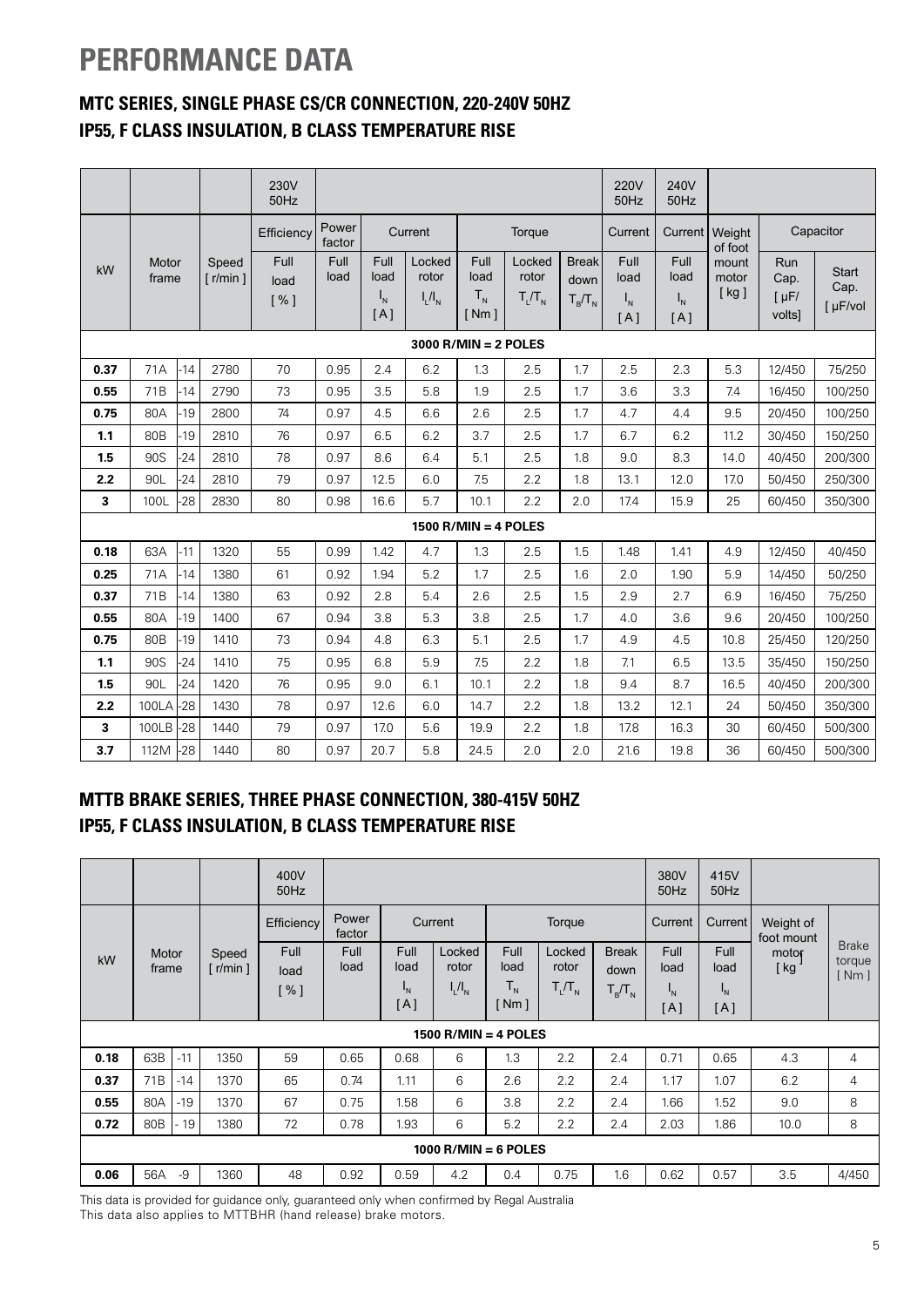## **PERFORMANCE DATA**

## **MTT SERIES, THREE PHASE CONNECTION, 380-415V 50HZ IP55, F CLASS INSULATION, B CLASS TEMPERATURE RISE**

|                                          |                 |                |                                  | 400V<br>50Hz |              |              |                        |              |                 |                      | 380V<br>50Hz              | 415V<br>50Hz      |                |
|------------------------------------------|-----------------|----------------|----------------------------------|--------------|--------------|--------------|------------------------|--------------|-----------------|----------------------|---------------------------|-------------------|----------------|
| Power<br>Efficiency<br>Current<br>factor |                 |                |                                  |              |              |              |                        | Torque       |                 | Current              | Current                   | Weight<br>of foot |                |
| kW                                       |                 | Motor<br>frame | Speed<br>$\lceil$ r/min $\rceil$ | Full<br>load | Full<br>load | Full<br>load | Locked<br>rotor        | Full<br>load | Locked<br>rotor | <b>Break</b><br>down | Full<br>load              | Full<br>load      | mount<br>motor |
|                                          |                 |                |                                  | [%]          |              | $I_{N}$      | $I_{L}/I_{N}$          | $T_{N}$      | $T_L/T_N$       | $T_B/T_N$            | $\mathsf{I}_{\mathsf{N}}$ | $I_{N}$           | [kg            |
|                                          |                 |                |                                  |              |              | [A]          |                        | [ Nm ]       |                 |                      | [A]                       | [A]               |                |
|                                          |                 |                |                                  |              |              |              | $3000$ R/MIN = 2 POLES |              |                 |                      |                           |                   |                |
| 0.09                                     | 56A             | $-9$           | 2670                             | 57           | 0.65         | 0.35         | 6                      | 0.3          | 2.2             | 2.4                  | 0.37                      | 0.34              | 2.8            |
| 0.12                                     | 56B             | $-9$           | 2730                             | 62           | 0.69         | 0.40         | 6                      | 0.4          | 2.2             | 2.4                  | 0.43                      | 0.39              | 3.2            |
| 0.18                                     | 63A             | $-11$          | 2710                             | 63           | 0.75         | 0.55         | 6                      | 0.6          | 2.2             | 2.4                  | 0.58                      | 0.53              | 4.0            |
| 0.25                                     | 63B             | $-11$          | 2710                             | 65           | 0.78         | 0.71         | 6                      | 0.9          | 2.2             | 2.4                  | 0.75                      | 0.69              | 4.4            |
| 0.37                                     | 71A             | $-14$          | 2730                             | 70           | 0.79         | 0.97         | 6                      | 1.3          | 2.2             | 2.4                  | 1.02                      | 0.93              | 5.6            |
| 0.55                                     | 71 <sub>B</sub> | $-14$          | 2760                             | 71           | 0.79         | 1.42         | 6                      | 1.9          | 2.2             | 2.4                  | 1.49                      | 1.36              | 6.1            |
| 0.72                                     | 80A             | $-19$          | 2770                             | 73           | 0.84         | 1.77         | 6                      | 2.6          | 2.2             | 2.4                  | 1.86                      | 1.70              | 9.1            |
|                                          |                 |                |                                  |              |              |              | 1500 $R/MIN = 4$ POLES |              |                 |                      |                           |                   |                |
| 0.06                                     | 56A             | $-9$           | 1320                             | 49           | 0.59         | 0.30         | 6                      | 0.4          | 2.3             | 2.4                  | 0.32                      | 0.29              | 3.0            |
| 0.09                                     | 56B             | $-9$           | 1320                             | 50           | 0.61         | 0.43         | 6                      | 0.7          | 2.3             | 2.4                  | 0.45                      | 0.41              | 3.3            |
| 0.12                                     | 63A             | $-11$          | 1350                             | 57           | 0.64         | 0.47         | 6                      | 0.9          | 2.2             | 2.4                  | 0.50                      | 0.46              | 3.9            |
| 0.18                                     | 63Bl            | $-11$          | 1350                             | 59           | 0.65         | 0.68         | 6                      | 1.3          | 2.2             | 2.4                  | 0.71                      | 0.65              | 4.3            |
| 0.25                                     | 71A             | $-14$          | 1350                             | 60           | 0.72         | 0.84         | 6                      | 1.8          | 2.2             | 2.4                  | 0.88                      | 0.81              | 5.4            |
| 0.37                                     | 71B             | $-14$          | 1370                             | 65           | 0.74         | 1.11         | 6                      | 2.6          | 2.2             | 2.4                  | 1.17                      | 1.07              | 6.2            |
| 0.55                                     | 80A             | $-19$          | 1370                             | 67           | 0.75         | 1.58         | 6                      | 3.8          | 2.2             | 2.4                  | 1.66                      | 1.52              | 9.0            |
| 0.72                                     | 80 <sub>B</sub> | $-19$          | 1380                             | 72           | 0.78         | 1.93         | 6                      | 5.2          | 2.2             | 2.4                  | 2.03                      | 1.86              | 10.0           |

This data is provided for guidance only, guaranteed only when confirmed by Regal Australia.

## **DIMENSIONAL DRAWINGS**

MTS available in frame sizes 56A to 90L MTC available in frame sizes 63A to 112M MTT available in frame sizes 56A to 80B MTTBH available in frame sizes 63B to 80B

\* MTS terminal box shown.





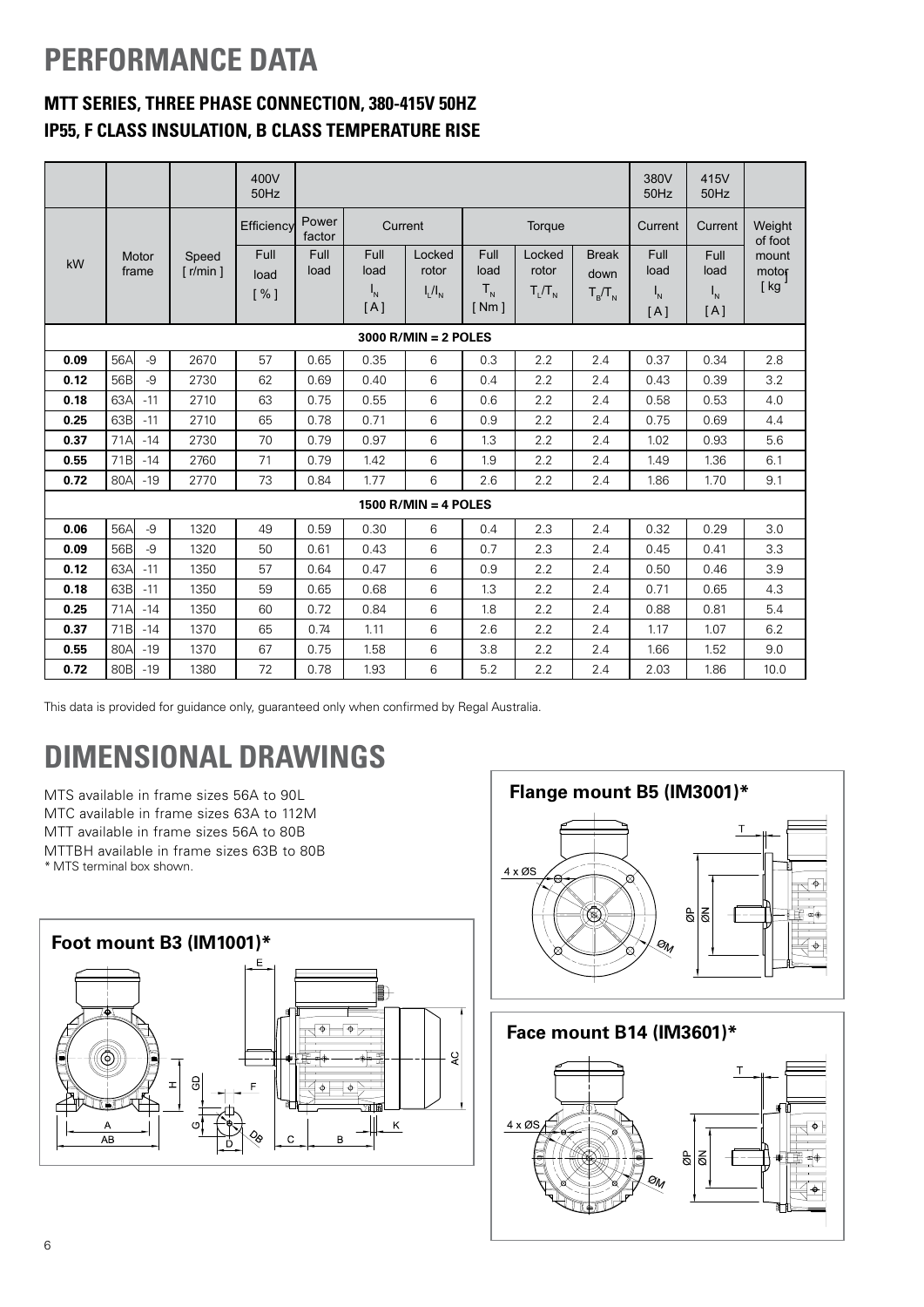## **DIMENSIONAL DRAWINGS**

Variances between ranges

| Motor       |            | Foot       |            |                          |     |     | Flange<br>/ Face |  |  |  |  |  |
|-------------|------------|------------|------------|--------------------------|-----|-----|------------------|--|--|--|--|--|
| frame       |            | <b>B33</b> | <b>HD</b>  | <b>KK</b>                | L33 | L   | <b>HB</b>        |  |  |  |  |  |
|             | <b>MTS</b> |            |            |                          |     |     |                  |  |  |  |  |  |
| 56          | -9         | 85         | 156        | $\overline{\phantom{a}}$ | 107 | 192 | 100              |  |  |  |  |  |
| 63          | $-11$      | 95         | 180        | M20                      | 118 | 212 | 117              |  |  |  |  |  |
| 71          | -14        | 95         | 194        | M20                      | 118 | 240 | 123              |  |  |  |  |  |
| 80          | $-19$      | 112        | 222        | M20                      | 141 | 290 | 142              |  |  |  |  |  |
| 90S         | $-24$      | 112        | 240        | M20                      | 141 | 310 | 150              |  |  |  |  |  |
| 90L         | $-24$      | 112        | 240        | M20                      | 141 | 335 | 150              |  |  |  |  |  |
|             |            |            | <b>MTC</b> |                          |     |     |                  |  |  |  |  |  |
| 63          | $-11$      | 144        | 174        | M16                      | 104 | 212 | 111              |  |  |  |  |  |
| 71          | $-14$      | 144        | 188        | M20                      | 104 | 255 | 117              |  |  |  |  |  |
| 80          | $-19$      | 176        | 222        | M20                      | 150 | 290 | 142              |  |  |  |  |  |
| 90S         | -24        | 176        | 238        | M20                      | 150 | 335 | 148              |  |  |  |  |  |
| 90L         | $-24$      | 176        | 238        | M20                      | 150 | 365 | 148              |  |  |  |  |  |
| <b>100L</b> | $-28$      | 176        | 262        | M20                      | 150 | 427 | 162              |  |  |  |  |  |
| 112M        | -28        | 193        | 286        | M25                      | 150 | 453 | 174              |  |  |  |  |  |
|             |            |            |            | <b>MTT</b>               |     |     |                  |  |  |  |  |  |
| 56          | -9         | 88         | 156        | M16                      | 88  | 192 | 100              |  |  |  |  |  |
| 63          | $-11$      | 94         | 173        | M16                      | 94  | 212 | 110              |  |  |  |  |  |
| 71          | $-14$      | 94         | 188        | M20                      | 94  | 240 | 117              |  |  |  |  |  |
| 80          | -19        | 105        | 217        | M20                      | 105 | 290 | 137              |  |  |  |  |  |
|             |            |            |            | <b>MTTB</b>              |     |     |                  |  |  |  |  |  |
| 63          | -11        | 94         | 173        | M16                      | 94  | 252 | 110              |  |  |  |  |  |
| 71          | -14        | 94         | 188        | M20                      | 94  | 297 | 117              |  |  |  |  |  |
| 80          | -19        | 105        | 217        | M20                      | 105 | 332 | 137              |  |  |  |  |  |

#### Face mount B14A (IM3601)

| <b>Motor frame</b> |      | ØM  | ØN  | ØΡ  | S  |     |
|--------------------|------|-----|-----|-----|----|-----|
| 56                 | - 9  | 65  | 50  | 80  | M5 | 2.5 |
| 63                 | - 11 | 75  | 60  | 90  | M5 | 2.5 |
| 71                 | - 14 | 85  | 70  | 105 | M6 | 2.5 |
| 80                 | - 19 | 100 | 80  | 120 | M6 | 3.0 |
| 90S                | - 24 | 115 | 95  | 140 | M8 | 3.0 |
| 90L                | - 24 | 115 | 95  | 140 | M8 | 3.0 |
| <b>100L</b>        | - 28 | 130 | 110 | 160 | M8 | 3.5 |
| 112M               | - 28 | 130 | 110 | 160 | M8 | 3.5 |

#### Foot mount B3 (IM1001)

|             | Motor frame | $\mathsf{A}$ | A <sub>B</sub> | AC.     | $\overline{B}$ | C. | D  | DB              | E  | F.             | GD | G    | H   | Κ       |
|-------------|-------------|--------------|----------------|---------|----------------|----|----|-----------------|----|----------------|----|------|-----|---------|
| 56          | - 9         | 90           | 110            | 120     | 71             | 36 | 9  | M <sub>3</sub>  | 20 | - 3            | 3  | 72   | 56  | 5.8X8.8 |
| 63          | - 11        | 100          | 120            | 130     | 80             | 40 | 11 | M4              | 23 | $\overline{4}$ | 4  | 8.5  | 63  | 7X10    |
| 71          | - 14        | 112          | 132            | 145     | 90             | 45 | 14 | M5              | 30 | - 5            | 5  | 11   | 71  | 7X10    |
| 80          | $-19$       | 125          | 160            | 165     | 100            | 50 | 19 | M <sub>6</sub>  | 40 | -6             | 6  | 15.5 | 80  | 10X13   |
| 90S         | - 24        | 140          | 175            | 185     | 100            | 56 | 24 | M8              | 50 | -8             | 7  | 20   | 90  | 10X13   |
| 90L         | - 24        | 140          | 175            | 185     | 125            | 56 | 24 | M8              | 50 | 8              | 7  | 20   | 90  | 10X13   |
| <b>100L</b> | - 28        | 160          | 196            | 205 140 |                | 63 | 28 | M10             | 60 | 8              | 7  | 24   | 100 | 12X16   |
| 112M        | - 28        | 190          | 220            | 230     | 140            | 70 | 28 | M <sub>10</sub> | 60 | 8              | 7  | 24   | 112 | 12X16   |



### **MTC Cap Box**









#### Flange mount B5 (IM3001)

| <b>Motor frame</b> |       | ØM  | ØN  | ØP  | ØS | Τ   |
|--------------------|-------|-----|-----|-----|----|-----|
| 56                 | - 9   | 100 | 80  | 120 | 7  | 3.0 |
| 63                 | $-11$ | 115 | 95  | 140 | 10 | 3.0 |
| 71                 | - 14  | 130 | 110 | 160 | 10 | 3.5 |
| 80                 | - 19  | 165 | 130 | 200 | 12 | 3.5 |
| 90S                | - 24  | 165 | 130 | 200 | 12 | 3.5 |
| 90L                | - 24  | 165 | 130 | 200 | 12 | 3.5 |
| <b>100L</b>        | - 28  | 215 | 180 | 250 | 15 | 4.0 |
| 112N               | - 28  | 215 | 180 | 250 | 15 | 4.0 |